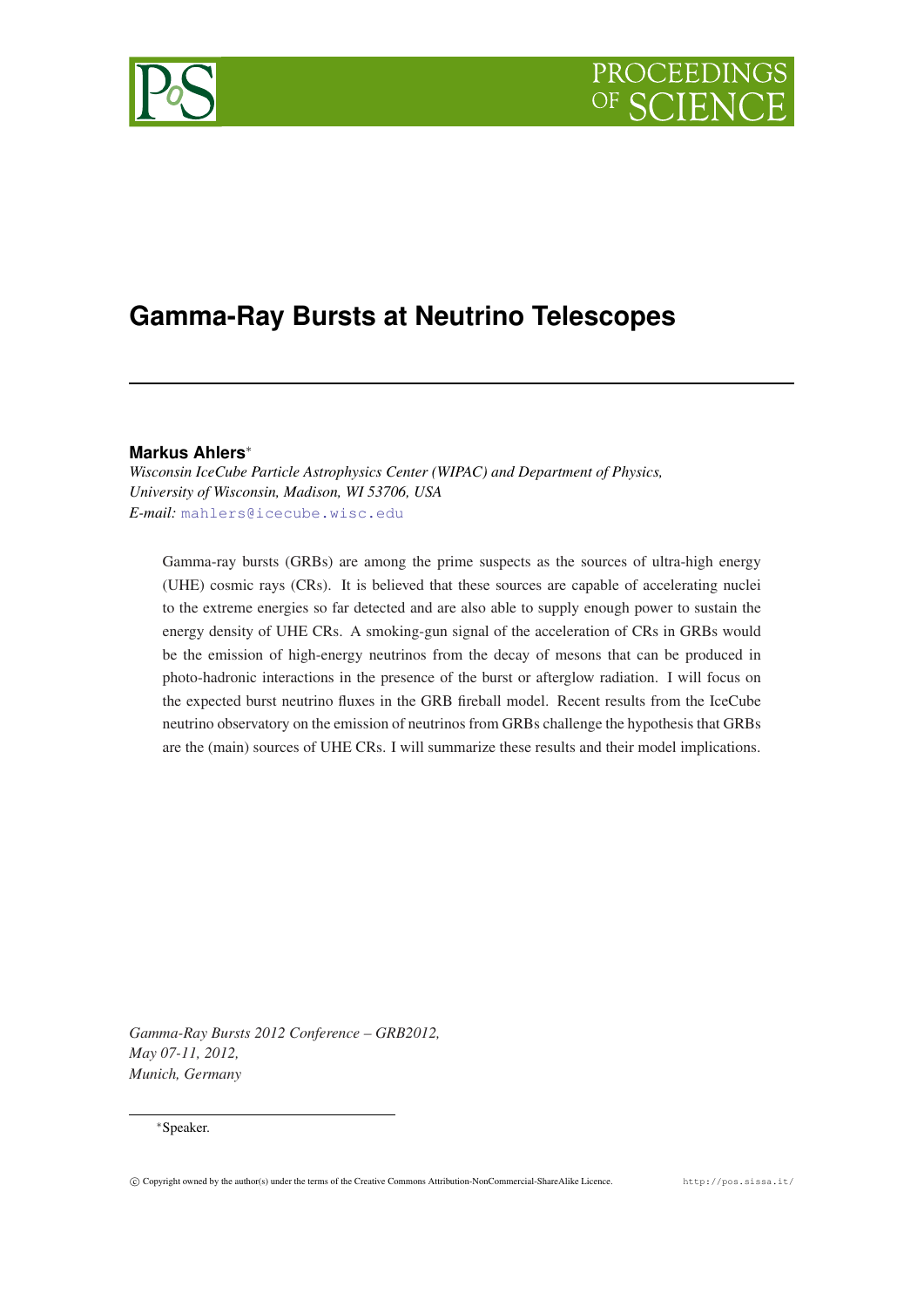#### 1. Introduction

Many aspects of cosmic rays (CRs) remain a mystery even a century after their discovery. In particular the observation of ultra-high energy (UHE)  $CRs$  ( $E > 1$  EeV) that extend up to energies of a few 100 EeV are a challenge for astronomy and astrophysics. Unfortunately, the data on spectrum and composition of these UHE CRs is very limited and leaves room for many interpretations. Candidate sources of UHE CRs have to fulfill the necessary requirements of an efficient particle acceleration to these extreme energies [[1](#page-7-0)] with an integrated power density of a few 10<sup>44</sup> erg Mpc<sup>-3</sup> yr<sup>-1</sup> above 10 EeV. Among the usual suspects are gamma-ray bursts (GRBs) occurring at a rate of a few hundreds per year in the visible Universe and releasing an energy of  $\sim 10^{52}$  erg within seconds [\[2,](#page-7-0) [3,](#page-7-0) [4\]](#page-7-0).

The mere existence of UHE CRs is a strong motivation for neutrino astronomy at very high energies; it seems unavoidable that UHE CRs undergo hadronic interactions with radiation backgrounds and ambient matter prior to their arrival at Earth. Mesons produced in these interactions quickly decay and release a flux of high-energy neutrinos. The resulting neutrinos point back directly to the interaction site and are thus a smoking-gun signal for the CR accelerator. Moreover, they allow the study of very distant accelerators at energies that are not accessible by other messengers due to deflection and energy loss in magnetic fields (CRs/electrons) or absorption in radiation backgrounds (CRs/γ-rays). However, the relation between the CR and neutrino luminosity of candidate sources depends on the particular source environment which is mostly model-dependent, *i.e.* either unknown or uncertain at best.

The flux of high-energy neutrinos at Earth is expected to be very faint and their interactions with matter are only very rare (the interaction length of multi-TeV neutrinos is of the order of the Earth's diameter). Neutrino observatories have thus to face the enormous challenge of observing and identifying very rare neutrino interactions in huge detection volumes. Secondary charged particles produced in weak interactions of neutrinos with nuclei can be identified by Cherenkov light emission in optically transparent media. This method has been successfully applied in Lake Baikal [[5](#page-7-0)], the Mediterranean (ANTARES [[6](#page-7-0)]) and the Antarctic glacier (AMANDA [[7](#page-7-0), [8\]](#page-7-0), Ice-Cube [[9](#page-7-0), [10](#page-7-0)]). Coherent radio Cherenkov emission has been studied from the regolith of the Moon (GLUE [[11\]](#page-7-0)), in the Greenland ice sheet (FORTE [\[12](#page-7-0)]), and in Antarctic ice (ANITA [[13\]](#page-7-0), RICE [[14\]](#page-7-0)). Cosmic ray observatories can also identify neutrinos in CR air showers as deeply penetrating quasi-horizontal events and as electro-magnetic showers from Earth-skimming tau-neutrinos (HiRes [[15\]](#page-8-0) and Auger [[16\]](#page-8-0)).

Despite the large experimental effort, neutrino observatories have yet to identify the first extragalactic neutrino source and can so far only place upper limits on their fluxes. The strongest limits on the energy density of an isotropic spectrum of diffuse neutrinos are presently set in the PeV energy region by the IceCube observatory [[9](#page-7-0), [10](#page-7-0)]. IceCube is a cubic-kilometer Cherenkov observatory located at the geographic South Pole. The main part of the detector is the "InIce" array of digital optical modules (DOM) looking for Cherenkov light emission from secondary particles produced in neutrino interactions. The DOMs are attached to supply and read-out cables – socalled "strings" – and deployed deep (below 1.5 km) into the Antarctic ice. A set of 78 strings are placed at a distance of 125 meters on a triangular grid which results in its fiducial detector volume of roughly one cubic-kilometer. These strings have DOMs spaced every 17 meters, between 1450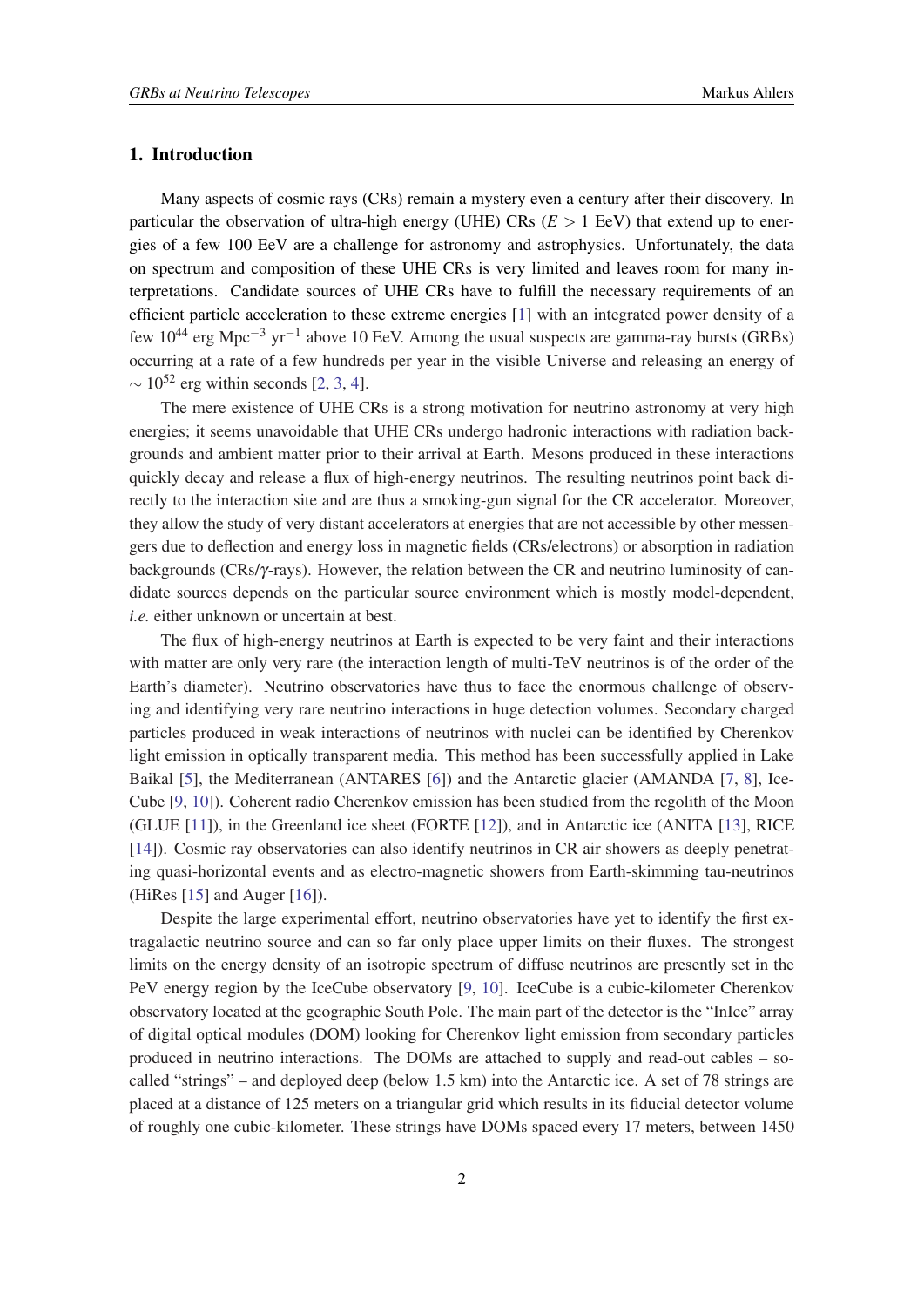

Figure 1: A sketch of the IceCube observatory. The main "InIce" observatory is supplemented by the low energy infill array "DeepCore". Hybrid observation of cosmic ray showers with "IceTop" allows for background rejection and cosmic ray studies. Also shown is the predecessor experiment "AMANDA".

and 2450 m in depth, giving a threshold for muon-neutrinos of about 100 GeV. Another 8 strings are placed near the center of IceCube and form "DeepCore" with a lower energy threshold of about 10 GeV achieved by a decreased average DOM distance. In addition to the InIce array IceCube also possesses an air shower array called "IceTop" that consists of 80 pairs of water Cherenkov surface detectors. Hybrid observations of air showers in the InIce and IceTop arrays have mutual benefits, namely CR background rejection (for neutrino studies) and an improved air shower muon detection (for CR studies).

## 2. Neutrino Emission in the GRB Fireball Scenario

Gamma-ray bursts are one of the best-motivated candidate sources for high-energy cosmic ray and neutrino emission and Cherenkov observatories like IceCube are highly sensitive to the expected fluxes. Being cosmological sources it is likely that some GRBs appear in the neutrino observatories' field-of-view that are simultaneously detected by the Swift and/or Fermi satellite. In some cases follow-up observations allow for the determination of the source distance and other parameters needed for a precise estimate of the neutrino emission. Most importantly, the atmospheric background of the signal is significantly reduced if the predicted neutrino emission appears in coincidence with the short period of the burst.

We focus in the following on the fireball model that successfully accommodates the astronomical observations of many GRBs. The initial stage is set by the collapse of a compact massive star or a binary merger. Dissipation of gravitational energy leads to the creation of a hot fireball of electrons, photons and protons that is initially opaque to radiation. The hot plasma therefore expands by radiation pressure and particles are accelerated to a Lorentz factor (Γ) that grows until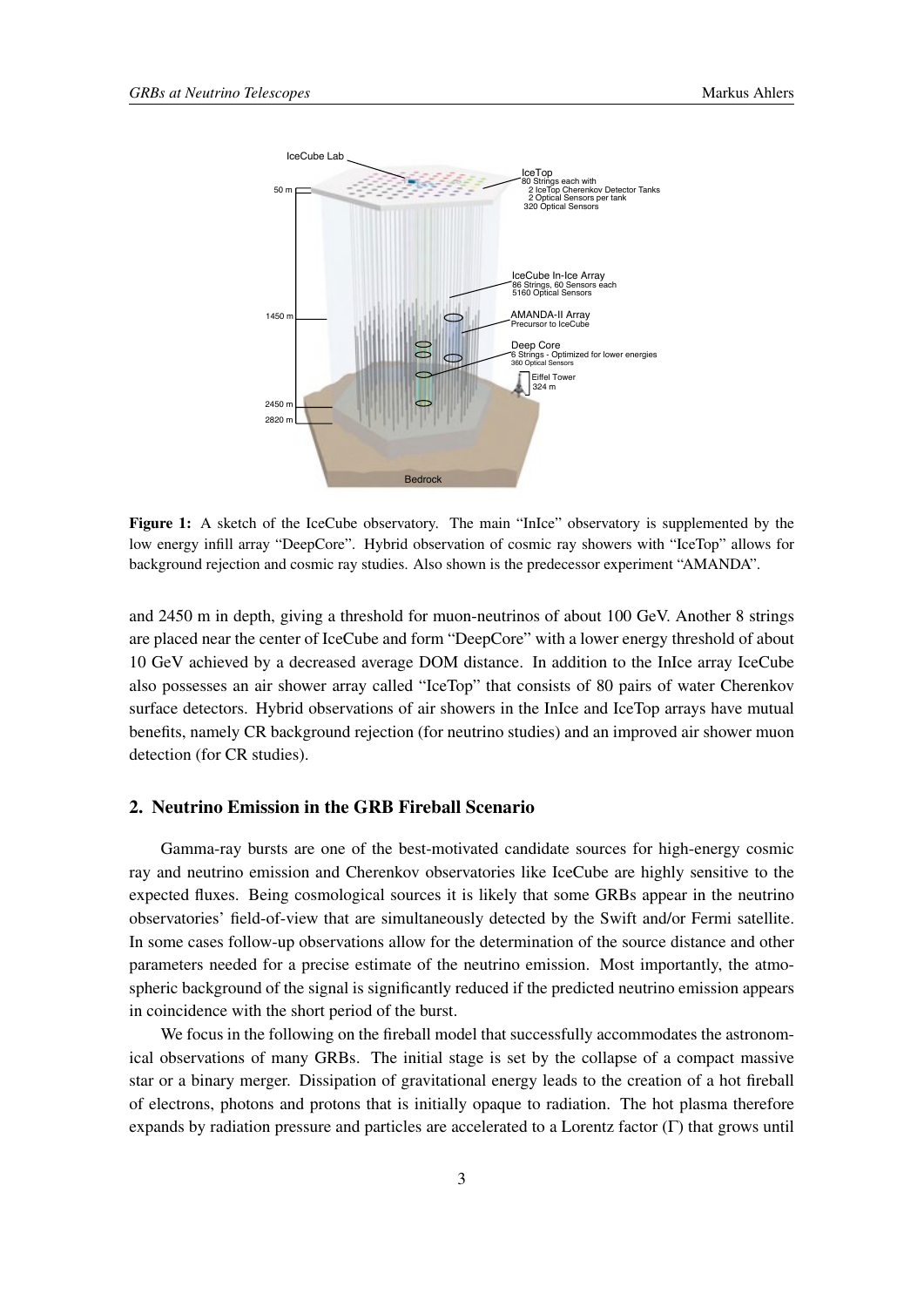the plasma becomes optically thin and produces the GRB display. From this point on the fireball is coasting with a Lorentz factor that is constant and depends on its baryonic load. The baryonic component carries the bulk of the fireball's kinetic energy. (See [[17\]](#page-8-0) for a recent review on theoretical models.).

The duration of the burst emission is set by the accretion time of matter onto the central engine. This accretion is likely in the form of a disk and the fireball expansion will be in the form of relativistic jets along the rotation axis of the progenitor system. The energetics and rapid time structure of the burst can be qualitativeley understood by shocks generated in the expanding fireball [[18,](#page-8-0) [19](#page-8-0), [20](#page-8-0)]. Here, the temporal variation of the γ-ray burst of the order of milliseconds can be interpreted as the collision of internal shocks with a varying baryonic load leading to differences in the bulk Lorentz factor. Electrons accelerated by first order Fermi acceleration radiate synchrotron γ-rays in the strong internal magnetic field and thus produce spikes in the burst spectra of the order of seconds [[21](#page-8-0), [22\]](#page-8-0). The collision of the fireball with interstellar gas forms external shocks that can explain the GRB afterglow ranging from X-ray to the optical [[23,](#page-8-0) [24](#page-8-0)].

High-energy neutrinos may be produced at various stages of the GRB emission. The collapse of a massive star is a likely progenitor of long-duration GRBs. Prior to the burst the fireball jet may burrow through the envelope of the stellar progenitor. Cosmic rays accelerated in substellar shocks can interact with matter or thermal photons to produce a flux of precursor neutrinos [[25\]](#page-8-0). The neutrino flux depend on the particular progenitor type. Optimistic scenarios may produce high neutrino fluxes up to hundreds of TeV. Interestingly, these neutrino emission will also be present for "failed" GRBs, *i.e.* core-collapse that do not produce a visible fireball emerging from the envelope. However, the estimated diffuse precursor flux from this "hidden" population is expected to be lower than the atmospheric neutrino background and will hence be hard to detect in diffuse neutrino searches [[25\]](#page-8-0). This is different to the case of "successful" GRBs, where precursor neutrino can be looked for in the short window 10-100s prior to the burst with reduced atmospheric background. Neutrino emission associated with the afterglow has also been discussed by several authors [\[26](#page-8-0), [27](#page-8-0), [28\]](#page-8-0). If UHE CR acceleration happens in semi-relativistic reverse external shocks the neutrino spectrum from the interaction of CRs with the optical background can extend up to EeV energies depending on the maximal acceleration energy. Hence, if GRBs are the sources of UHE CRs this emission is particularly interesting for EeV neutrino astronomy like the proposed Askaryan Radio Array [\[29](#page-8-0)] (ARA) with highest sensitivity in the EeV energy range.

The most promising neutrino signal for the detection at IceCube are those neutrinos produced in coincidence with the short episode of  $\gamma$ -ray emission [\[30,](#page-8-0) [31](#page-8-0), [32](#page-8-0)]. In the fireball model the burst is produced by synchrotron emission of electrons that are Fermi-accelerated in internal shocks. Protons that are also present in the fireball are co-accelerated and interact with the burst photons. The neutrino signal will follow the optical depth for  $p\gamma$  interactions up to energies where synchrotron loss of mesons and muons prior to decay becomes relevant. For typical GRB parameters the neutrino signal will peak in the 100 TeV to 10 PeV energy region [[30\]](#page-8-0). This is the region where IceCube is most sensitive and present neutrino limits are the strongest. We will discuss in the following in more detail how the expected burst neutrino signal relates to the internal GRB parameters.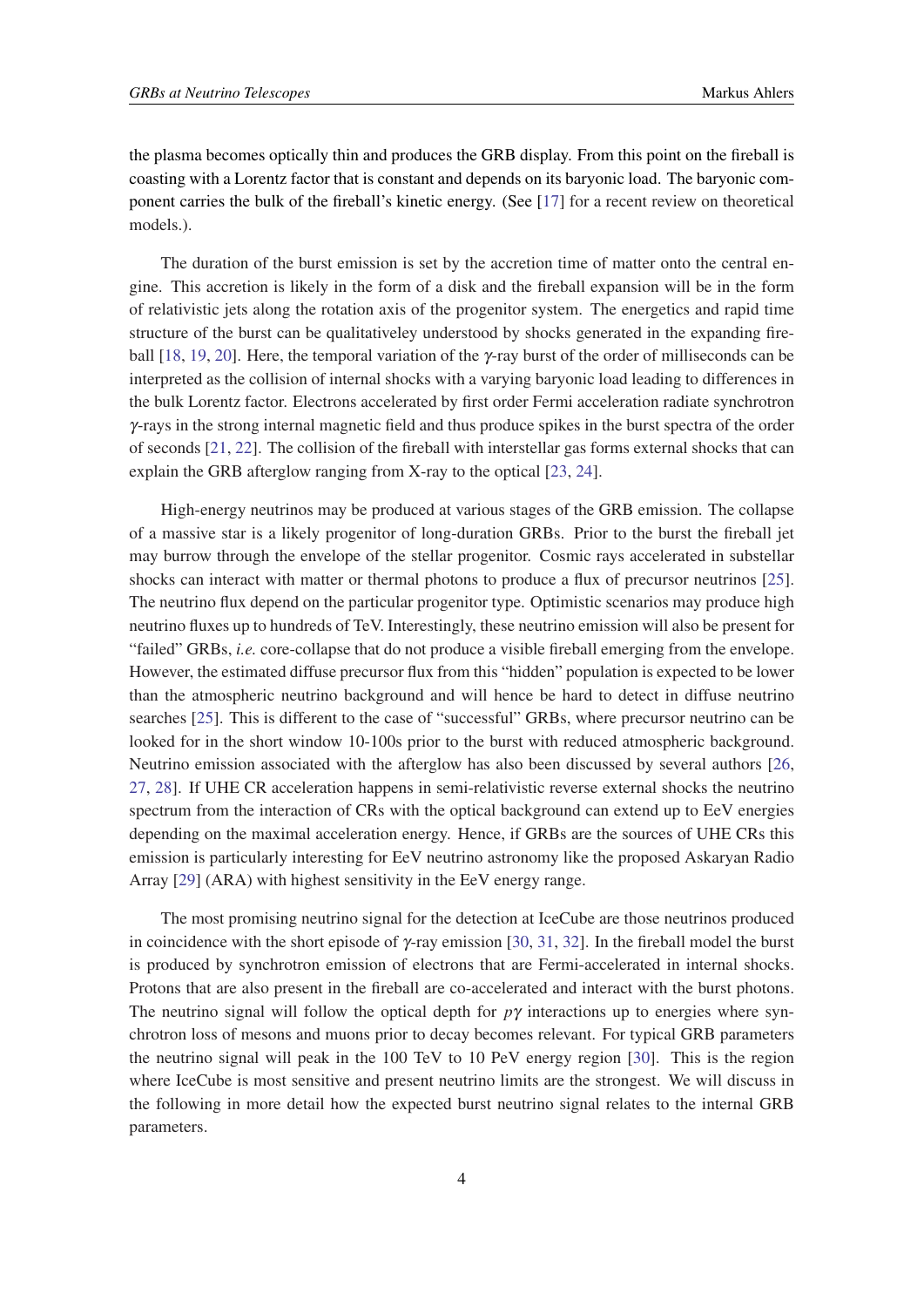#### 3. Burst Neutrino Emission

If protons are present in the fireball shock they should be co-accelerated with the electrons during the burst emission. Fermi-acceleration predict that the spectrum of accelerated protons in the fireball follows a power-law,  $J_{CR} \propto E^{-\gamma}$  with  $\gamma \simeq 2$ , up to a maximal energy which is typically set by the dynamical or synchrotron cooling time-scale. It is even possible (though not necessary in the following) to accelerate protons up to the energies required by the observed UHE CR spectrum.

The non-thermal CR spectrum can interact with the burst photons and produce a high-energy flux of pions that on decay give rise to the burst neutrino emission. The internal photon spectrum can be inferred from the observed luminosity  $L_{\gamma}$  and relates to the internal energy density  $U_{\gamma}'$  as

$$
U'_{\gamma} \simeq \frac{L_{\gamma}}{4\pi} \frac{1}{r_i^2 \Gamma^2} \simeq \int d\varepsilon' \varepsilon' n'_{\gamma}(\varepsilon'), \qquad (3.1)
$$

where  $r_i$  is the internal shock radius that can be related to the observed variability time-scale  $t_i$ and fireball Lorentz factor  $\Gamma$ , *i.e.*  $r_i \simeq 2\Gamma^2 t_v$ . Here and in the following, primed quantities refer to values in the co-moving plasma frame, whereas unprimed quantities are reserved for the observer's frame. The photon density in the co-moving and observer frame are related by  $n'_{\gamma}(\varepsilon') = n_{\gamma}(\Gamma \varepsilon')$ . We will also express the fireball quantities in terms of "benchmark" values  $L<sub>\gamma</sub> = 10<sup>52</sup>L<sub>\gamma,52</sub>$  erg/s,  $\Gamma = 10^{2.5} \Gamma_{2.5}$  and  $t_v = 0.01 t_{v-2}$  s.

We approximate in the following the *p*γ cross section by interactions via the ∆-resonance with mass  $m_{\Delta} \simeq 1.232$  GeV. The decay width  $\Gamma_{\Delta} \simeq 0.11$  GeV is much smaller than the resonance mass and hence the narrow-width approximation can be applied. The optical depth is then approximately

$$
\tau_{p\gamma}(E'_p) = \frac{t'_{\text{dyn}}}{t'_{p\gamma}(E_p)} \simeq t'_{\text{dyn}} \left( \frac{\pi}{2} \frac{\Gamma_{\Delta} \sigma_0 m_{\Delta}^3}{m_{\Delta}^2 - m_p^2} \right) \frac{m_p^2}{E'_p} \int\limits_{\varepsilon'_{\text{min}}} \frac{\text{d}\varepsilon'}{\varepsilon'^2} n'_{\gamma}(\varepsilon'), \tag{3.2}
$$

where  $\varepsilon'_{\min} = (m_{\Delta}^2 - m_p^2)/4E'_p$  and  $\sigma_0 \simeq 34\mu$ b. The dynamical time-scale is given by the size of the shock,  $t'_{\text{dyn}} \simeq r_i/2\Gamma$ . Pion production hence follows

$$
E_{\pi}^2 J_{\pi}(E_{\pi}) \simeq \left(1 - e^{-\kappa \tau_{p\gamma}(E_p/\Gamma)}\right) E_p^2 J_p(E_p) \equiv f_{\pi} E_p^2 J_p(E_p). \tag{3.3}
$$

Here, we introduce the inelasticity  $\kappa \simeq 0.2$  with  $E_\pi = \kappa E_p$  and the energy-dependent pion fraction  $f_\pi$ .

For small optical depths we can approximate  $f_{\pi} \simeq \kappa \tau_{p\gamma}$ . The minimal photon frequency  $\varepsilon'_{\min}$ for resonant interactions scales inversely with the proton energy  $E'_p$ . Hence, if we approximate the burst emission via the Band spectrum with slopes  $a \simeq -1$  and  $b \simeq -2$  below and above the peak frequency, respectively, the optical depth (3.2) follows  $\tau_{p\gamma} \propto (E'_p)^{-b-1} \simeq E'_p$  and  $\tau_{p\gamma} \propto (E'_p)^{-a-1} \simeq$ 1 at low and high proton energies, respectively. The proton break energy in the observatory frame is approximately  $E_{p,b} \simeq 2\Gamma_{2.5}^2/\varepsilon_{\rm pk, MeV}$  PeV where  $\varepsilon_{\rm pk, MeV}$  is the peak photon energy in MeV.

The final burst neutrino spectrum are given by the decay of the charged pions as  $\pi^+ \rightarrow$  $\mu^+v_\mu \to e^+v_e\bar{v}_\mu v_\mu$ . The neutrino break from the peak of the burst spectrum is  $\kappa E_{p,b}/4$  per neutrino flavor or

$$
E_{v,b} \simeq 100 \frac{\Gamma_{2.5}^2}{\varepsilon_{\text{pk},\text{MeV}}} \text{ TeV} \,. \tag{3.4}
$$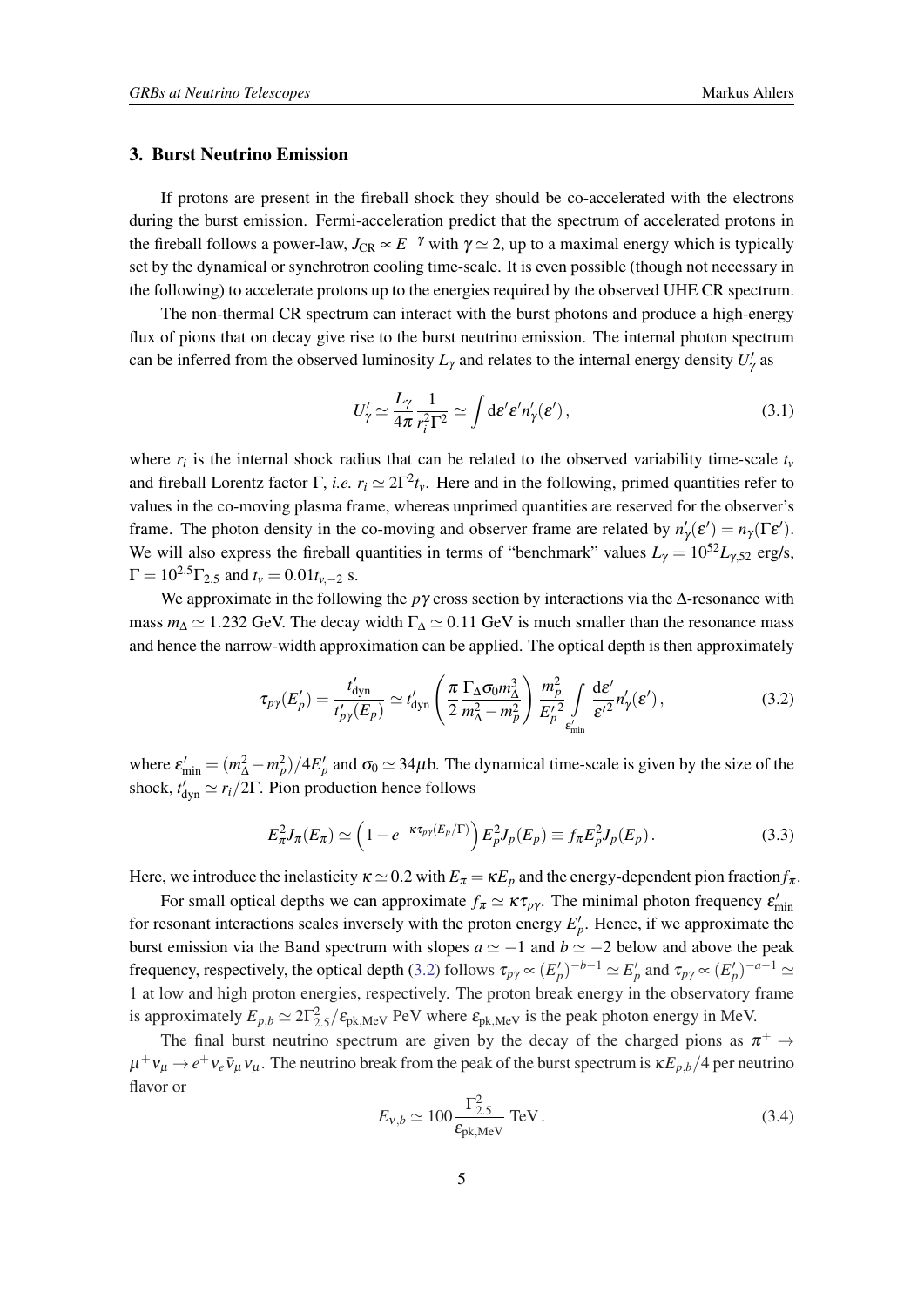Synchrotron losses of pions and muons before their decay introduces a steepening of the neutrino spectrum  $\propto E_v^{-2}$ . The magnetic field can be estimated via the bolometric energy fractions  $\varepsilon_e$  $U'_e/U'_{kin}$  and  $\varepsilon_B = U'_B/U'_{kin}$  in terms of the total kinetic energy of the fireball, *i.e.*  $B'^2/2 = U'_B =$  $(\varepsilon_B/\varepsilon_e)U'_\gamma$ . The final (all flavor) neutrino spectrum is hence given by

$$
E_{\nu}^2 J_{\nu}(E_{\nu}) \simeq \frac{1}{4} \frac{K}{1+K} f_{\pi} \sum_{\nu = \nu_{\mu}, \bar{\nu}_{\mu}, \nu_{e}} \frac{1}{1 + (E_{\nu}/E_{\nu,s})^2} E_{p}^2 J_{p}(E_{p}), \qquad (3.5)
$$

where  $E_{v,s}$  is the critical neutrino energies above which synchrotron losses of the parent muon and pion before decay are relevant,

$$
E_{v,s} = \left(\frac{\varepsilon_{e,-1} \Gamma_{2.5}^8 t_{v,-2}^2}{\varepsilon_{B,-1} L_{\gamma,52}}\right)^{1/2} \times \begin{cases} 20 \text{ PeV} & (v_\mu), \\ 1 \text{ PeV} & (\bar{v}_\mu, v_e). \end{cases}
$$
(3.6)

The pre-factor in (3.5) accounts for the fact that each neutrino carries a quarter of the pions energy and  $K/(1+K)$  accounts for the relative multiplicity of charged to neutral pions with  $K = 1/2$  for the  $\Delta$ -resonance. In summary, for a CR spectrum following  $E^{-2}$  and a typical Band spectrum the neutrino production spectrum of each flavor in Eq.  $(3.5)$  follows  $E^{-1}$  below the production break  $E_{v,b}$ ,  $E^{-4}$  above the synchrotron break  $E_{v,s}$  and  $E^{-2}$  in between.

For a known variability time-scale  $t_v$ , Lorentz-factor  $\Gamma$ , and equipartition parameters  $\varepsilon_e$  and  $\varepsilon_B$ we can calculate the neutrino emission of individual GRBs relative to the CR proton production. There are hence two possibilities for the absolute normalization of the spectra. *(i)* Introducing the proton equipartition parameter  $\varepsilon_p = U_p'/U_{\rm kin}'$  we can relate the proton spectrum to the observed luminosity of individual GRBs via the proton-to-electron energy ratio  $\varepsilon_p/\varepsilon_e$ . Note that this scenario does neither assume that GRBs are a dominant contributor of the observed spectrum of UHE CRs nor that it is actually capable of producing UHE CRs. (The maximal energy of accelerated protons does however enters the neutrino normalization via the relation of  $J_p$  to the internal energy density  $U_p'$ .) *(ii)* Alternatively, assuming that GRBs are the main sources of UHE CRs we can use the observed CR spectrum to predict the diffuse burst neutrino emission of GRBs. This method typically assumes average values of the internal shock parameters that are consistent with to acceleration of CRs in the GRBs to the observed energies of a few 100 EeV.

### 4. Neutrino Diagnostics of the UHE CR Hypothesis

The IceCube observatory has recently published the results of a search for neutrino emission in coincidence with GRBs in the period from April 2008 to May 2010 [\[34](#page-8-0), [33\]](#page-8-0) (see also Ref. [\[35](#page-9-0)] in these proceedings). The full detector was still under construction during this epoch and the data was taken with the 40 and 59 string sub-detectors available at that time. A total of 215 northern GRBs were included in the final analysis of IC-40/IC-59. Neutrino emission was studied via a "model-dependent" and "model-independent" analysis. The "model-independent" search of IC-59 included 85 additional GRBs in the southern sky.

The model-dependent analysis was tailored to look for burst neutrino emission from an individual burst with an emission spectrum following Eq. (3.5). The non-observation of neutrinos from this GRB sample translates into an upper bound on the possible stacked burst neutrino flux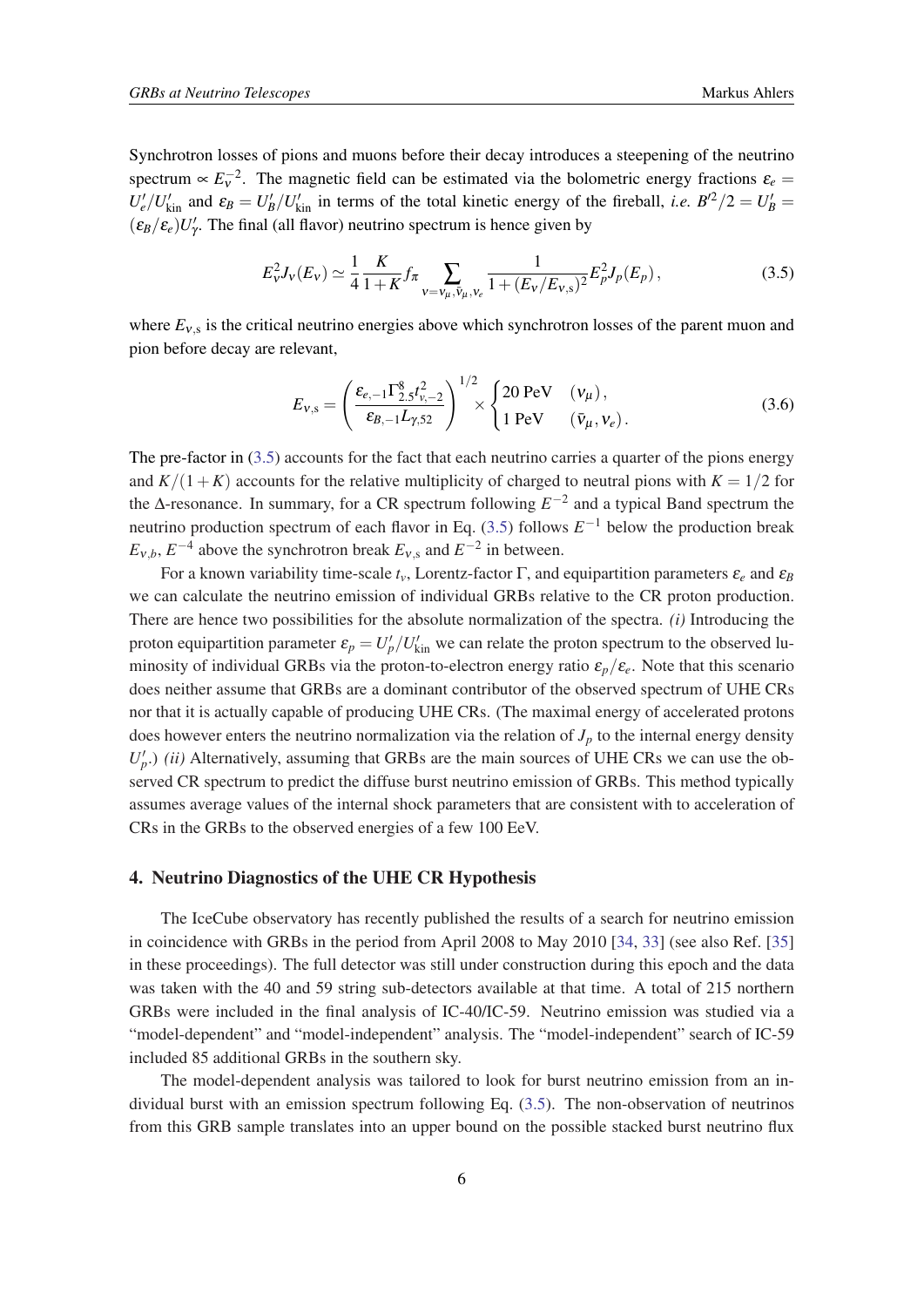

Figure 2: Figures from Ref. [[33\]](#page-8-0). Left: Upper limits on GRB fireball parameters from the model-dependent analysis. Right: Upper limits on the normalization of a diffuse flux of prompt neutrinos derived from the model-independent result. are shown as dashed-dotted and dashed lines and are excluded by this analysis.  $\frac{1}{2}$  shows the total number of expected  $\frac{1}{2}$  events while the theory of expected  $\frac{1}{2}$ 

from the sum of all sources. The expected flux of neutrinos based on a normalization to t 300) and the non-thermal c-ray spectra from the bursts set a weak served  $\gamma$ -ray luminosity as in Ref. [36] (model *(i)*) is a factor 3-4 higher than the upper flux limit, thus ruling out the model Note however  $\mu$  and  $\mu$  and  $\mu$  in  $\mu$ . The comparison of  $\mu$ the otherwise unknown GRB parameters, like the Lorentz boost or the energy ratio of protons to electrons. The null result translates hence in a more general context to a limit on GRB fluxes and removing many uncertainties in the flux calculation. In parameters. This is shown in the left plot of Fig. 2. Note, however, that in a serious of recent publi- $\frac{1}{\sqrt{1-\frac{1}{2}}}\left(1-\frac{1}{2}\right)$ cations [37, 38, 39, 40] it was argued that [the](#page-9-0) model predictions used in [[34,](#page-8-0) [33\]](#page-8-0) based on Ref. [\[36](#page-9-0)] should be revised to lower values accounting for bolometric correction factors (see als these proceedings) It is important to stress t  $\mu$ ose procedangs). It is important to stress analysis are *independent* of these corrections, since these corrections don't effect the shape of the are expressed from GRBs as new largely ruled out. halthough the model-dependent of the second-dependent, the sample (28 seconds) was the sample of the same of the same of the same of the same of the same of the same of the same of the same of the same of the same of the s conclusion is the same for all the versions of fireball phenomenology becomes weaker with these corrections. at this prediction is based on benchmark va manuscript. these proceedings). It is important to stress that the limits inferred in IceCube's model-dependent  $\epsilon$  are the burst after the burst and the burst at a The value of the statistical values. The expected presence of  $\mathbf{r}$  individual events of varying  $\mathbf{r}$  in  $\mathbf{r}$  in  $\mathbf{r}$  in  $\mathbf{r}$  is events of  $\mathbf{r}$  $\mu$  at  $\mu$  second in the  $\mu$  of  $\mu$ . The second with background and  $\mu$ should be revised to lower values accounting for bolometric correction factors (see also Ref. [[41](#page-9-0)] in burst spectrum, However, the sensitivity of  $\mathbf{r}$  of neutrings head an a nermalization to the absorption from the sum of all sources. The expected flux of neutrinos based on a normalization to the obthe first break, the first break, the upper break, due to synthus ruling out the model. Note, however, that this prediction is based on benchmark values of and thus does not have a significant e↵ect on the presented electrons. The null result translates hence in a more general context to a limit on GRB model these proceedings). It is important to stress that the limits inferred in IceCube's model-dependent tions are approximately discussed by the original proximately of the original proximately and the original pro<br>The original proximately discussed by the original proximately discussed by the original proximately discussed burst spectrum. However, the sensitivity of the model-dependent search to GRB model parameters

IceCube also performed a "model-independent" analysis which was looking for general that included in current models. In either case, our current theories of trino events above background during a sliding time-window  $|\Delta t| < 10^4$  s relative to the burst. This analysis is also capable of detecting neutrino emission in the precursor and afterglow described earlier. The analysis found no exc per limit was set on the stacked neutrino flux. This stacked point source limit can be rescaled to an upper limit on the diffuse burst neutrino emission of GRBs. The corresponding upper l shown in the right plot of Fig. 2 in terms  $\tilde{C}$ plot), which depend on the Lorentz factor as  $\varepsilon_b \propto \Gamma^2$ . The rescaling to a diffuse flux assumes 667 IceCube neutrino telescope. Astrophys. J. 710, 346–359 (2010). R. Klein11,12, J.-H. Ko¨hne25, G. Kohnen40, H. Kolanoski38, L. Ko¨pke33, S. Kopper17, D. J. standard parameters and uncertainties on those paramedescribed earlier. The analysis found no excess of neutrino events above background and an upshown in the right plot of Fig. 2 in terms of the first break of the neutrino spectrum (" $\varepsilon_b$ ") a normalization via the UHE CR spectrum  $[30, 42, 43]$  $[30, 42, 43]$  $[30, 42, 43]$  $[30, 42, 43]$  $[30, 42, 43]$  $[30, 42, 43]$  $[30, 42, 43]$  (model  $(ii)$ ). All these models are excluded IceCube also performed a "model-independent" analysis which was looking for general neu-This analysis is also capable of detecting neutrino emission in the precursor and afterglow phases an upper mint on the unruse ourst neutring bursts per year. Also mulcated in the prot are by the limit.  $\sigma$ *y* are mine. an upper limit on the diffuse burst neutrino emission of GRBs. The corresponding upper limit is  $\frac{1}{2}$  and  $\frac{1}{2}$  and  $\frac{1}{2}$  and  $\frac{1}{2}$  and  $\frac{1}{2}$ shown in the right plot of Fig. 2 in terms of the first break of the neutrino spectrum (" $\varepsilon_b$ " in the constructions in Additional constructions are the cosmic ray sources. Limits on  $\mathcal{C}$ bursts per year. Also indicated in the plot are predictions of the diffuse neutrino emission based on

The IceCube results are hence challenging models of UHE CR production in GRBs. Note that the model prodictions, shown in Fig.  $\zeta$ ray the moder predetions shown. In the first specific benchmark values. As indical that the model predictions shown in Fig. 2 are realizations of the same fireball phenomenology  $t_{\rm H}$  realizations of the same frequency. for specific benchmark values. As indicated in the plots, the sensitivity of IceCube decreases with an increasing Lorentz factor since the observed spectrum shifts to higher energies ( $E_v \propto \Gamma^2$ ).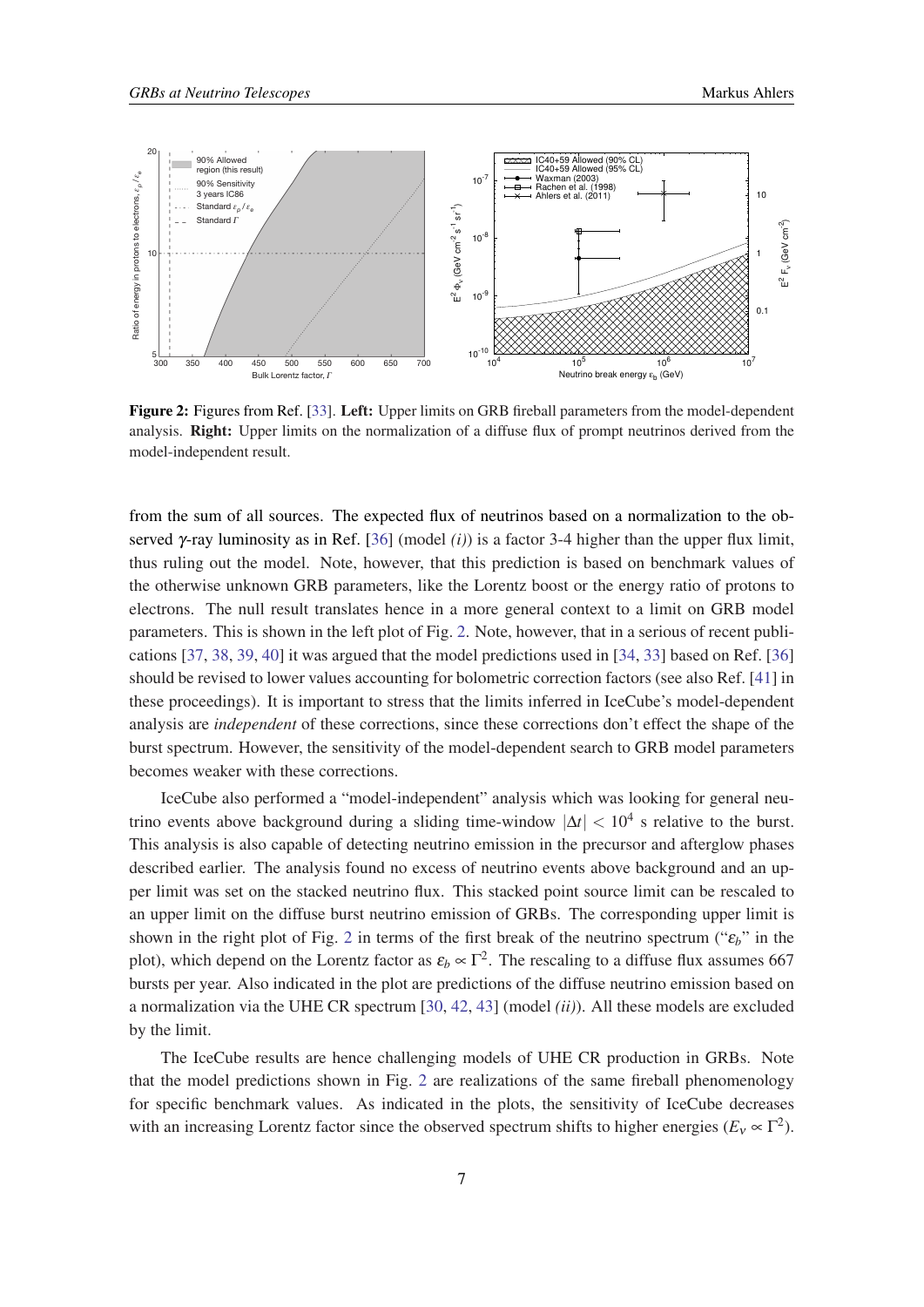<span id="page-7-0"></span>It is hence not possible at the present stage to fully exclude the hypothesis that GRBs are the sources of UHE CR protons. Benchmark models, however, have to be revised in light of the recent IceCube results. Models that relate the neutrino and CR spectrum via neutron emission [\[42](#page-9-0), [43](#page-9-0)] are independent of the pion fraction and are largely ruled out.

#### Acknowledgements

I would like to thank the organizers of GRB 2012 for a stimulating conference and their support.

## References

- [1] A. Hillas, *The Origin of Ultrahigh-Energy Cosmic Rays*, *Ann.Rev.Astron.Astrophys.* 22 (1984) 425–444.
- [2] A. Levinson and D. Eichler, *Baryon Purity in Cosmological Gamma-Ray Bursts as a Manifestation of Event Horizons*, *Astrophys.J.* 418 (Nov., 1993) 386.
- [3] M. Vietri, *On the acceleration of ultrahigh-energy cosmic rays in gamma-ray bursts*, *Astrophys.J.* 453 (1995) 883–889, [[astro-ph/9506081](http://xxx.lanl.gov/abs/astro-ph/9506081)].
- [4] E. Waxman, *Cosmological origin for cosmic rays above* 10<sup>19</sup> *eV*, *Astrophys.J.* 452 (1995) L1–L4, [[astro-ph/9508037](http://xxx.lanl.gov/abs/astro-ph/9508037)].
- [5] BAIKAL Collaboration, V. Aynutdinov et al., *Search for a diffuse flux of high-energy extraterrestrial neutrinos with the nt200 neutrino telescope*, *Astropart.Phys.* 25 (2006) 140–150, [[astro-ph/0508675](http://xxx.lanl.gov/abs/astro-ph/0508675)].
- [6] Antares Collaboration, J. A. Aguilar et al., *Search for a diffuse flux of high-energy*  $v_u$  *with the ANTARES neutrino telescope*, *Phys.Lett.* B696 (2011) 16, [[arXiv:1011.3772](http://arXiv.org/abs/arXiv:1011.3772)].
- [7] IceCube Collaboration, A. Achterberg et al., *Multi-year search for a diffuse flux of muon neutrinos with AMANDA-II*, *Phys.Rev.* D76 (2007) 042008, [[arXiv:0705.1315](http://xxx.lanl.gov/abs/0705.1315)].
- [8] IceCube Collaboration, M. Ackermann et al., *Search for Ultra High-Energy Neutrinos with AMANDA-II*, *Astrophys.J.* 675 (2008) 1014–1024, [[arXiv:0711.3022](http://xxx.lanl.gov/abs/0711.3022)].
- [9] IceCube Collaboration, R. Abbasi et al., *Constraints on the Extremely-high Energy Cosmic Neutrino Flux with the IceCube 2008-2009 Data*, *Phys.Rev.* D83 (2011) 092003, [[arXiv:1103.4250](http://xxx.lanl.gov/abs/1103.4250)].
- [10] IceCube Collaboration, R. Abbasi et al., *A Search for a Diffuse Flux of Astrophysical Muon Neutrinos with the IceCube 40-String Detector*, *Phys.Rev.* D84 (2011) 082001, [[arXiv:1104.5187](http://xxx.lanl.gov/abs/1104.5187)].
- [11] P. W. Gorham, C. Hebert, K. Liewer, C. Naudet, D. Saltzberg, et al., *Experimental limit on the cosmic diffuse ultrahigh-energy neutrino flux*, *Phys.Rev.Lett.* 93 (2004) 041101, [[astro-ph/0310232](http://xxx.lanl.gov/abs/astro-ph/0310232)].
- [12] N. G. Lehtinen, P. W. Gorham, A. R. Jacobson, and R. A. Roussel-Dupre, *FORTE satellite constraints on ultra-high energy cosmic particle fluxes*, *Phys.Rev.* D69 (2004) 013008, [[astro-ph/0309656](http://xxx.lanl.gov/abs/astro-ph/0309656)].
- [13] ANITA Collaboration, P. Gorham et al., *Observational Constraints on the Ultra-high Energy Cosmic Neutrino Flux from the Second Flight of the ANITA Experiment*, *Phys.Rev.* D85 (2012) 049901, [[arXiv:1011.5004](http://xxx.lanl.gov/abs/1011.5004)].
- [14] I. Kravchenko, C. Cooley, S. Hussain, D. Seckel, P. Wahrlich, et al., *Rice limits on the diffuse ultrahigh energy neutrino flux*, *Phys.Rev.* D73 (2006) 082002, [[astro-ph/0601148](http://xxx.lanl.gov/abs/astro-ph/0601148)].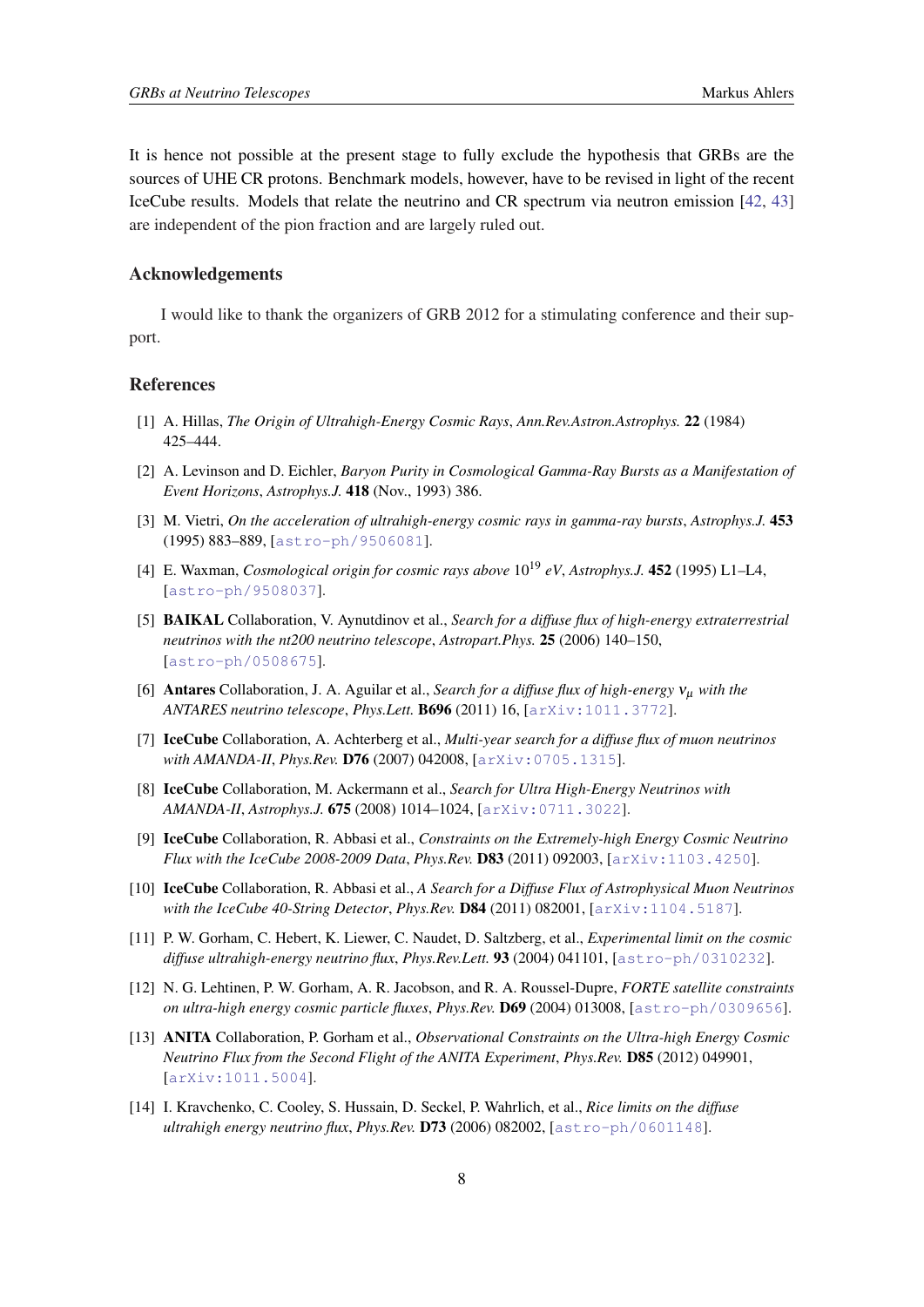- <span id="page-8-0"></span>[15] HiRes Collaboration, K. Martens, *HiRes Estimates and Limits for Neutrino Fluxes at the Highest Energies*, [arXiv:0707.4417](http://xxx.lanl.gov/abs/0707.4417).
- [16] Pierre Auger Collaboration, J. Abraham et al., *Limit on the diffuse flux of ultra-high energy tau neutrinos with the surface detector of the Pierre Auger Observatory*, *Phys.Rev.* D79 (2009) 102001, [[arXiv:0903.3385](http://xxx.lanl.gov/abs/0903.3385)].
- [17] P. Meszaros, *Gamma-Ray Bursts*, *Rept.Prog.Phys.* 69 (2006) 2259–2322, [[astro-ph/0605208](http://xxx.lanl.gov/abs/astro-ph/0605208)].
- [18] A. Shemi and T. Piran, *The appearance of cosmic fireballs*, *Astrophys.J.* 365 (1990) L55–L58.
- [19] M. Rees and P. Meszaros, *Relativistic fireballs energy conversion and time scales*, *Mon.Not.Roy.Astron.Soc.* 258 (1992) 41–43.
- [20] P. Meszaros and M. Rees, *Relativistic fireballs and their impact on external matter Models for cosmological gamma-ray bursts*, *Astrophys.J.* 405 (1993) 278.
- [21] M. Rees and P. Meszaros, *Unsteady outflow models for cosmological gamma-ray bursts*, *Astrophys.J.* 430 (1994) L93–L96, [[astro-ph/9404038](http://xxx.lanl.gov/abs/astro-ph/9404038)].
- [22] B. Paczynski and G. Xu, *Neutrino bursts from gamma-ray bursts*, *Astrophys.J.* 427 (1994) 708–713.
- [23] P. Meszaros, M. Rees, and H. Papathanassiou, *Spectral properties of blast wave models of gamma-ray burst sources*, *Astrophys.J.* 432 (1994) 181–193, [[astro-ph/9311071](http://xxx.lanl.gov/abs/astro-ph/9311071)].
- [24] P. Meszaros and M. Rees, *Delayed GeV emission from cosmological gamma-ray bursts: Impact of a relativistic wind on external matter*, *Mon.Not.Roy.Astron.Soc.* 269 (1994) L41, [[astro-ph/9404056](http://xxx.lanl.gov/abs/astro-ph/9404056)].
- [25] S. Razzaque, P. Meszaros, and E. Waxman, *High energy neutrinos from gamma-ray bursts with precursor supernovae*, *Phys.Rev.Lett.* 90 (2003) 241103, [[astro-ph/0212536](http://xxx.lanl.gov/abs/astro-ph/0212536)].
- [26] K. Murase and S. Nagataki, *High Energy Neutrino Flash from Far-UV/X-ray Flares of Gamma-Ray Bursts*, *Phys.Rev.Lett.* 97 (2006) 051101, [[astro-ph/0604437](http://xxx.lanl.gov/abs/astro-ph/0604437)].
- [27] K. Murase, *High energy neutrino early afterglows gamma-ray bursts revisited*, *Phys.Rev.* D76 (2007) 123001, [[arXiv:0707.1140](http://xxx.lanl.gov/abs/0707.1140)].
- [28] S. Razzaque, O. Mena, and C. D. Dermer, *Prompt TeV emission from cosmic rays accelerated by gamma-ray bursts interacting with a surrounding stellar wind*, *Astrophys.J.* 691 (2009) L37–L40.
- [29] ARA Collaboration, P. Allison, J. Auffenberg, R. Bard, J. Beatty, D. Besson, et al., *Design and Initial Performance of the Askaryan Radio Array Prototype EeV Neutrino Detector at the South Pole*, *Astropart.Phys.* 35 (2012) 457–477, [[arXiv:1105.2854](http://xxx.lanl.gov/abs/1105.2854)].
- [30] E. Waxman and J. N. Bahcall, *High-energy neutrinos from cosmological gamma-ray burst fireballs*, *Phys.Rev.Lett.* 78 (1997) 2292–2295, [[astro-ph/9701231](http://xxx.lanl.gov/abs/astro-ph/9701231)].
- [31] K. Murase and S. Nagataki, *High energy neutrino emission and neutrino background from gamma-ray bursts in the internal shock model*, *Phys.Rev.* D73 (2006) 063002, [[astro-ph/0512275](http://xxx.lanl.gov/abs/astro-ph/0512275)].
- [32] L. A. Anchordoqui, D. Hooper, S. Sarkar, and A. M. Taylor, *High-energy neutrinos from astrophysical accelerators of cosmic ray nuclei*, *Astropart.Phys.* 29 (2008) 1–13, [[astro-ph/0703001](http://xxx.lanl.gov/abs/astro-ph/0703001)].
- [33] IceCube Collaboration, R. Abbasi et al., *An absence of neutrinos associated with cosmic-ray acceleration in* γ*-ray bursts*, *Nature* 484 (2012) 351–353, [[arXiv:1204.4219](http://xxx.lanl.gov/abs/1204.4219)].
- [34] IceCube Collaboration, R. Abbasi et al., *Limits on Neutrino Emission from Gamma-Ray Bursts with the 40 String IceCube Detector*, *Phys.Rev.Lett.* 106 (2011) 141101, [[arXiv:1101.1448](http://xxx.lanl.gov/abs/1101.1448)].